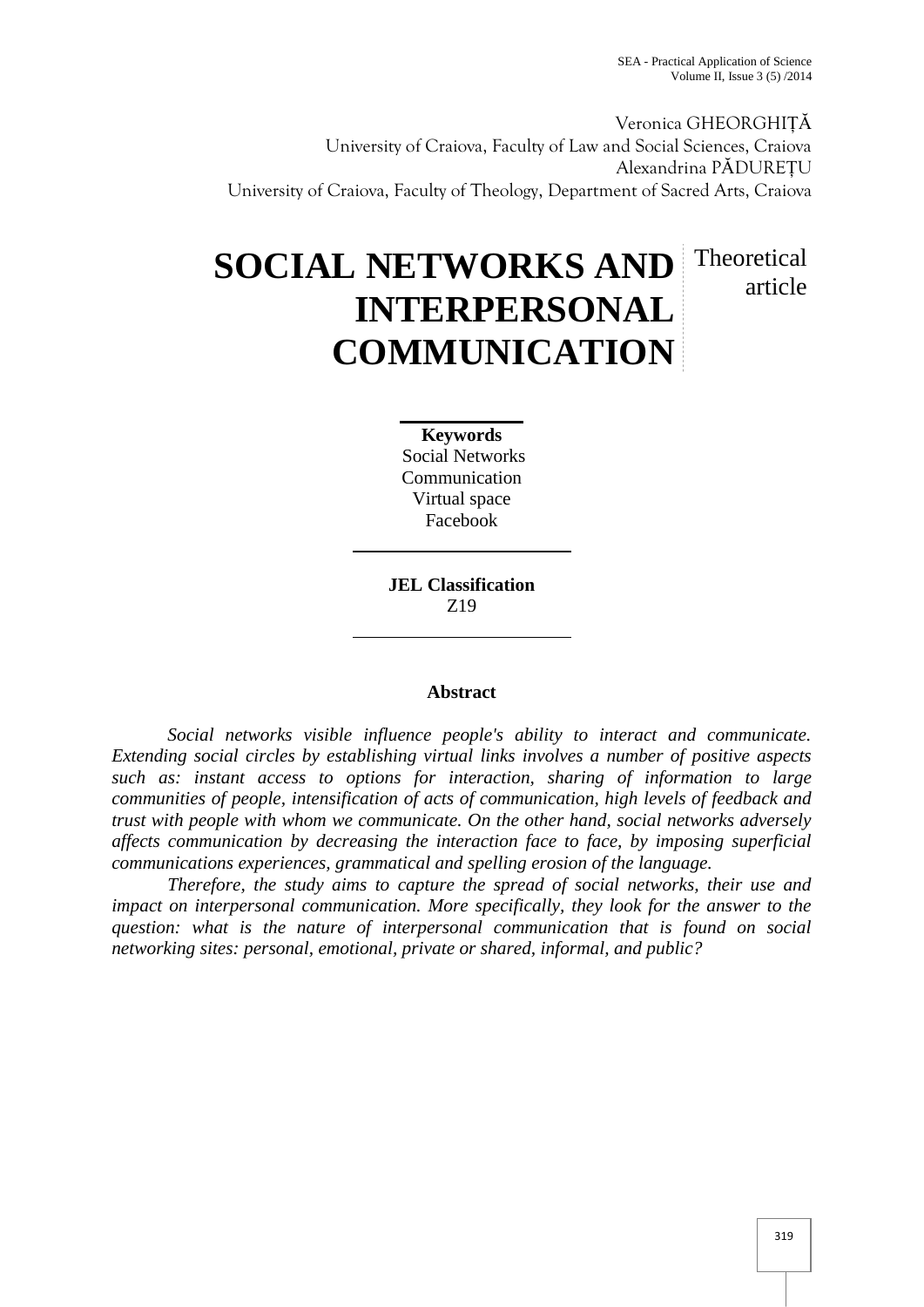The system of mass communication has been transformed by new communication technologies. In various stages of social development "media has played a dominant role, reflecting the level of technological development and social expectations" (Vartanova, 2014, p. 98). In mass culture, written language and press gradually lost their importance, their role of mediatisation of reality being taken over by audiovisual and finally by virtual environment.

This change of perspective from the conventional means of mass communication to modern ones implies the positive aspects of interpersonal communication, but can be seen as a sign of communication crisis.

The accessibility of information, interactivity, globality and connectivity at personally, socially and economically level have transformed the Internet into an important means of global communication. Its specific forms of communication such as email, instant messages via messenger, blogs, social networking, sites to spread the pictures and videos, turn to their own way of understanding the world, to structure the time, to present events and connect people.

Instead, the predominant use of the Internet involves increased risks associated to the information (fragility of communication infrastructure), decrease of face-to-face interaction, social isolation and atomization. In addition, as sociologist asset, "Internet exceeds limits of domestic life as the borders between work and home blur: many employees continue to work at home after work, by checking emails or finishing tasks that they cannot carry out the during day" (Giddens, 2010, p. 568).

Globally, the Internet is constantly changing and evolving. According to data provided by the International Telecommunication Union (ITU), a specialized agency of the United Nations Organization for Information and Communication Technologies, in late 2014, will be about 3 billion internet users. However, there are 4 billion people that are still not using the Internet and not more than 90% are in developing countries.

Thus, as it is shown in Figure 1, by the end of 2014 it will be notices an 35% increase in the number of people using the Internet, from 15.8% in 2005 to 40.4% in 2014. However, Internet access is unbalanced. Most internet users belong to developed countries (78%), while 32% are in developing countries. Over a period of about 10 years, the number of users has grown steadily, with more than 27%, both in developed countries and in developing countries.

In developing countries, the number of users has doubled in the past five years, from 974 million in 2009 to 2 billion in 2014. As seen in Figure 2, since 2005 there is an increase of over 1.5 billion users. On the other hand, in the developed

countries the number of users increased by 63% from 616 million in 2005 to 918 millions in 2014.

The data provided by Statistic Portal, as noticed in Figure 3, indicates that in Asia-Pacific the largest share of Internet users worldwide is concentrated (44%), being followed by Europe (24%), Middle East and Africa (19% ), North America (13%) and Latin America (10%).

In the top of countries with the highest number of people who navigate online are China (618 million), followed by the USA (263 million), India (154 million), Japan (101 million) and Brazil (100 million). The first five places are occupied by countries with more than 100 million Internet users, three of them belonging to Asia-Pacific region.

Today, digital media has become one of the most important means of communication, an effective means to quickly inform one, to share feelings, ideas and projects to a wide audience. The emergence of the socialized networks facilitated the use of the Internet, by using this platform people can relate to family and friends from different parts of the world, they can make connections, explore and view not only their own network of friends, but networks of friends of close persons.

Due to their popularity, accessing social networking sites has increased, now reaching millions of users. As sketched in Table 1, in November 2014, according eBizMBA, Facebook is the dominant social network, with a total of 900 million monthly visitors. However a significant number of users have been accumulated and other social platform like Twitter with 310 million and LinkedIn with 255 million. In addition, other social sites are highlighted, that accumulate followers.

In this context, it raises fundamental questions: What is the impact of social media on interpersonal communication? The increasing of the use of social networks contributes to an improvement of the communication or it is a means by which people lose the ability to communicate? We are more connected or disconnect than before?

A number of studies present evidence that online networks can have significant negative effects on communication.

While social media gives you the option to send the same message to a large group of people, they have a negative influence on the dynamics of the relationship. Assault by large amount of information, users are reluctant to provide feedback. Therefore, the high degree of nonresponse reduces the level of interaction and the individual can become aloof or emotionally affected (Goessl, 2010).

Communicational crisis results from the reduction of human contact, with a significant impact on human welfare. Spending more time communicating virtually, people are forced to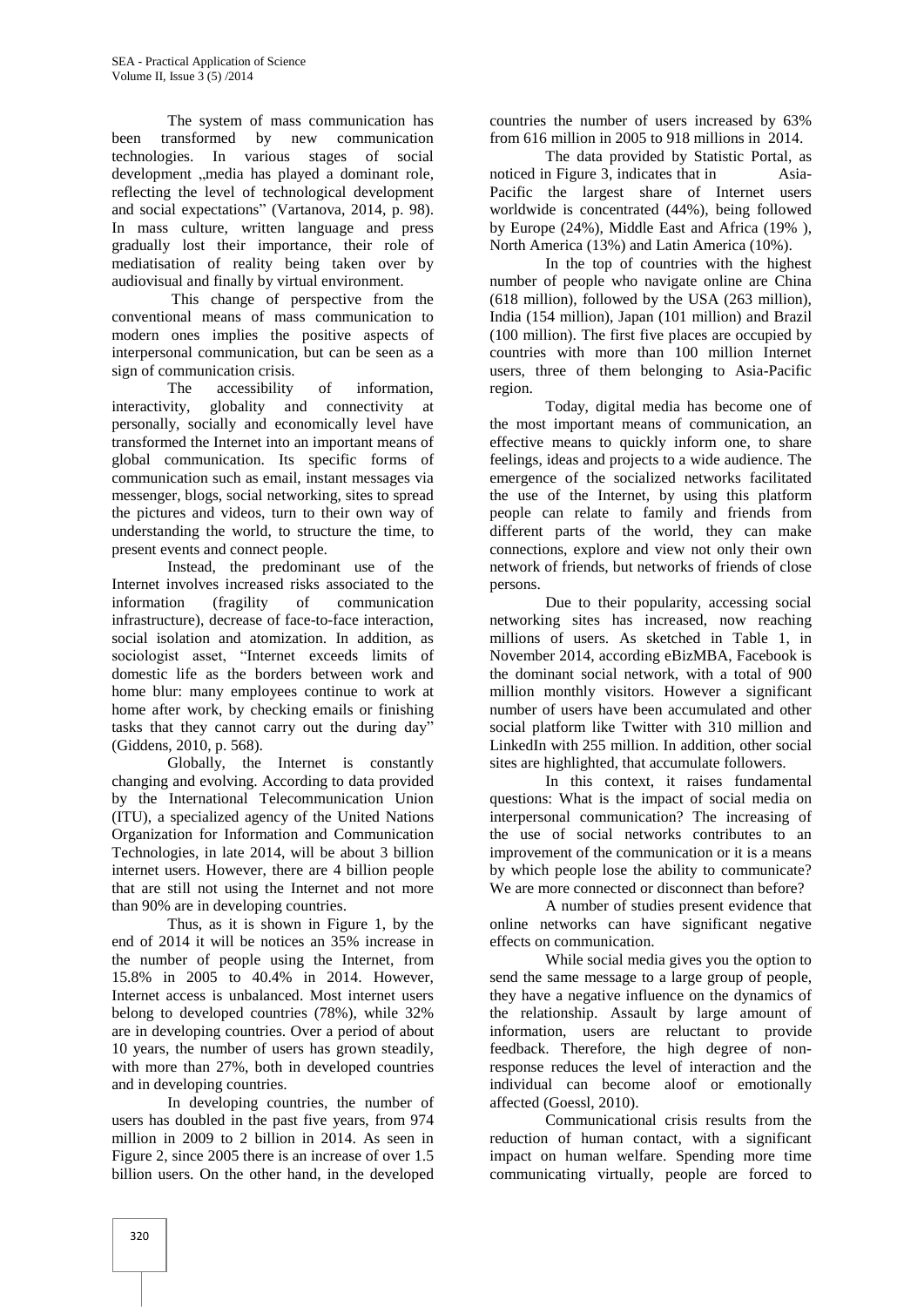devote less time to family and friends, which affects personal relationships.

In the study "Multipurpose Survey on Households' conducted by Fabio Sabatini from Sapienza University of Rome and Francesco Sarracino at STATEC, Luxembourg, in 2010-2011, it is sought whether to establish if use of the social media reduce subjective welfare and if so, in what way. The research was applied to an annual survey conducted by the National Institute of Statistics on approximately 24,000 Italian households corresponding to 50,000 personnel.

The results of the survey indicate a strong correlation between high welfare of individuals and the high levels of trust and face-to-face interaction. The two researchers highlight how "online networks play a positive role in subjective well being through its impact on physical interactions, while using social networking sites is associated with lower social trust" ("Evidence Grows That", 2014).

According to the "spiral of silence", the theory issued by Elisabeth Noelle-Neumann in 1974, a person is more willing to reveal in public opinion when it is similar to prevailing public opinion. If their view is not widespread, it is the individual tendency to remain silent on the subject. Therefore, the literature studies say, virtual environments of communication do not give an alternative platform for discussion for those who are not willing to publicly support their opinion. On the contrary, social networks cause a high degree of awareness of the user and it "pushes" to adopt the opinion of others, causing him to avoid engaging in debate. In addition, if people believe that friends on socializing networks do not share the view, it becomes less likely for them to express their opinion in other contexts such as meetings with family, friends, neighbours or colleagues service.

In this sense, the study of Social Media and the Spiral of Silence was to investigate how social networks facilitate exposure of minority viewpoints. The survey consisted in the application of a questionnaire on a sample of 1801 adults, having as starting point a major public issue: Edward Snowden's statements in 2013 on government surveillance of email and telephone records of Americans.

The conclusion of the study emphasizes the lower availability of people to address this topic in social networks than in face-to-face communication. Over 85% of Americans say they prefer to have a direct conversation about the surveillance program, while only 42% of Facebook and Twitter users are willing to post about this issue on online social platforms (Hampton, Rainie, Lu, Dwyer, Shin, & Purcell, 2014, p. 3).

It was also noted that Facebook users are most likely to share their opinions, provided the opinion coincides with that of their virtual friends. If people included in their Facebook network support the view, are about twice as likely to join a virtual discussion on the issue addressed. The authors of the study attributed the low involvement of users with minority views in debates of fear to disappoint their friends, to confront virtual isolation or intimidation.

A negative effect of the use of social networks is the loss or change of identity. To be accepted by the group and win a large number of friends or followers, users are using social networks to build an ideal image. With the text and pictures posted on social networks, people are able to project an illusion, making everyone to want to be in the public eye. Paradoxically, virtual social networking platforms tend to make us less social by providing a surrogate for the real thing.

In general, there is certainty about the identity of persons with whom they communicate: "There is a famous internet drawing depicting a dog that stands in front of a computer. The text that can be read is as follows: the greatest achievement of the Internet is that no one knows you're a dog" (Giddens, 2010, p. 567).

According to researchers, social networking establishes superficial connections, lacking the intensity and commitment. While communicating online, the individual feels less connected and involved than in a face-to-face communication. Social connections are vulnerable precisely because they do not tend to deepen social relationships (Keller, 2013). Communication through virtual space establishes a relationship less satisfactory than those where people can really see, hear and touch each other.

Although social networks have broken the barriers of space-time, allowing the human to interact more frequently and faster, the communication has encountered new barriers and threats. With 93% of dispossessed communication contexts, people are pushed to build relationships and make decisions based on short phrases, abbreviations of words and emoticons (Tardanico, 2013).

In addition, researchers argue that the Internet is causing a multitude of social and psychological problems. First we talk about internet addiction or compulsive speech (CAD), where people prefer to spend increasingly more time in cyberspace, to the detriment of direct interaction. In some cases, they build strong feelings of identity in the online space, which implies difficulties in separating the virtual from the real action. Currently, this dependence is understood as a behavioural disorder involving the need for constant communication, even when not required.

In turn, the social elements of the Internet create dependency, also known as "dependence on social networks". This requires a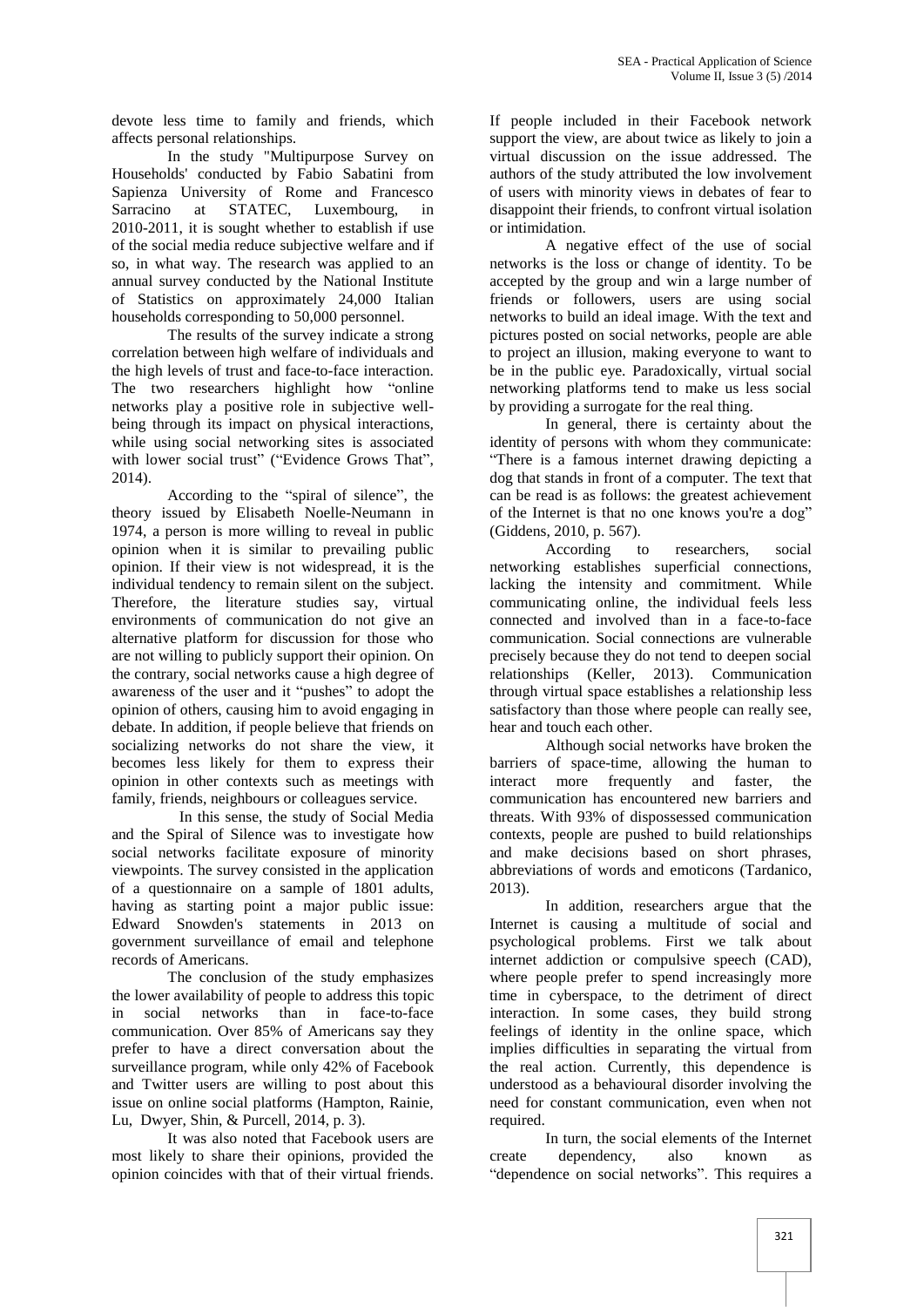permanent connection for the virtual users, updating their own data and verifying virtual friend pages. In most cases, this behaviour can induce strong feelings of guilt and conflicts.

The lack of privacy is another consequence of social networks. Because interpersonal communication is changing, it becomes natural for the user to share the type of information they would be exposed to direct talks on online platforms. Although there are settings that provide the confidentiality of the respondent, they can always provide personal information.

Social networks are considered to have important positive effects on communication, creating the appropriate platform to expand the social circles and to explore new horizons through online connections. As channels of communication and interaction, they blur time-space boundaries. Messages can be posted at any time of the day without any movement or memory barriers. Access and dissemination of information is done in real time without any delays and having available unlimited space of content.

Largely, restrictions on the role of individuals are removed, users having the responsibility to become both communicators and participants. In this sense, anyone with internet access can receive and send messages, or simply as a commentator, reporter, citizen or politician.

According to the Pew Forum on Religion and Public Life, more than 63% of Facebook users in the United States access the site daily, 40% of them connect several times daily. Only 14% of Facebook users claim that they visit the site more than once a week (Duggan & Smith 2014).

Through social networks, people who are in interaction can share thoughts, knowledge and ideas. The diversity of knowledge and information can be gained through the perceptions and perspectives of people who socialize in a global network. Also, communication via social networks tends to be based on trust, so our messages tend to be more open.

On the other hand, by their interactive form, social networks are a way of strengthening or replacement of face to face interactions. This allows people to maintain existing connections, and to reconnect with old acquaintances.

According to PewInternet and American Life Project, 66% of American adults use social networking platforms such as Facebook, Twitter, MySpace or LinkedIn. Keeping in touch with family and friends is the main reason for using these virtual channels of communication. Over 64% of users say that staying in touch with current friends and family members is a major reason for accessing the sites, while half say that the resumption with old friends, with whom they lost contact, illustrates another important reason.

Over 14% of users state as a cause for the use of social networks the connection through an interest or a common hobby, while 9% say that to make new friends is just as important. Reading of comments about public figures is mentioned as a factor by 5% of the Americans, while finding a partner is a factor mentioned by 3% of users (Smith, 2011).

"The time that most people spend online reduces the time they spend on the relatively unsocial activities of watching TV and sleeping. Moreover, the relationships maintained new set of individuals who live far away through online communication only rarely are with an entirely new set of individuals who live far away" (Boase et al., 2006, p. 3). However, in most cases, communication through social networks takes place with those people that the user has direct contact or by phone. The stronger the direct contact is, the more likely to be contacted through socialization pages.

Social networks become extensive debate spaces where people can express their views and gain an understanding about how other people think and live. Therefore, social spaces like Facebook and Twitter, are intended to broaden the sphere of public speech and to shape new discussion perspectives on perspectives of social issues. There are no limitations of the content, the spread of information depends directly on the size of the network.

Social networks offer a whole new way to communicate: instead of eroding writing skills, it improves them. Social network Facebook encourages proper grammar by failing to set limits of words. Although they use abbreviations, most users are aware of how to spell correctly.

On the other hand, social networks that limit the user to a number of words (for example Twitter) encourages both a concise way of writing but also the individual's ability to quickly get to the point. For example a simple "bye bye" takes the place of longer separations.

In addition, the short text evolves to become their own language "some popular terms like LOL (" laughing out loud ") evolved into single words that have greater significance than their original abbreviation. LOL is used almost as a kind of punctuation, in order to add a joke or a certain inflection to messages. They do not always indicate a laugh literally" (Young, 2013).

Although people have become increasingly social and interactive with each other, the style of communication has changed. It was noted the tendency of media to communicate more via online platforms than by face to face interaction. Social networks play an important role in transforming the way people communicate. Therefore, communication by social networks becomes increasingly integrated into normal human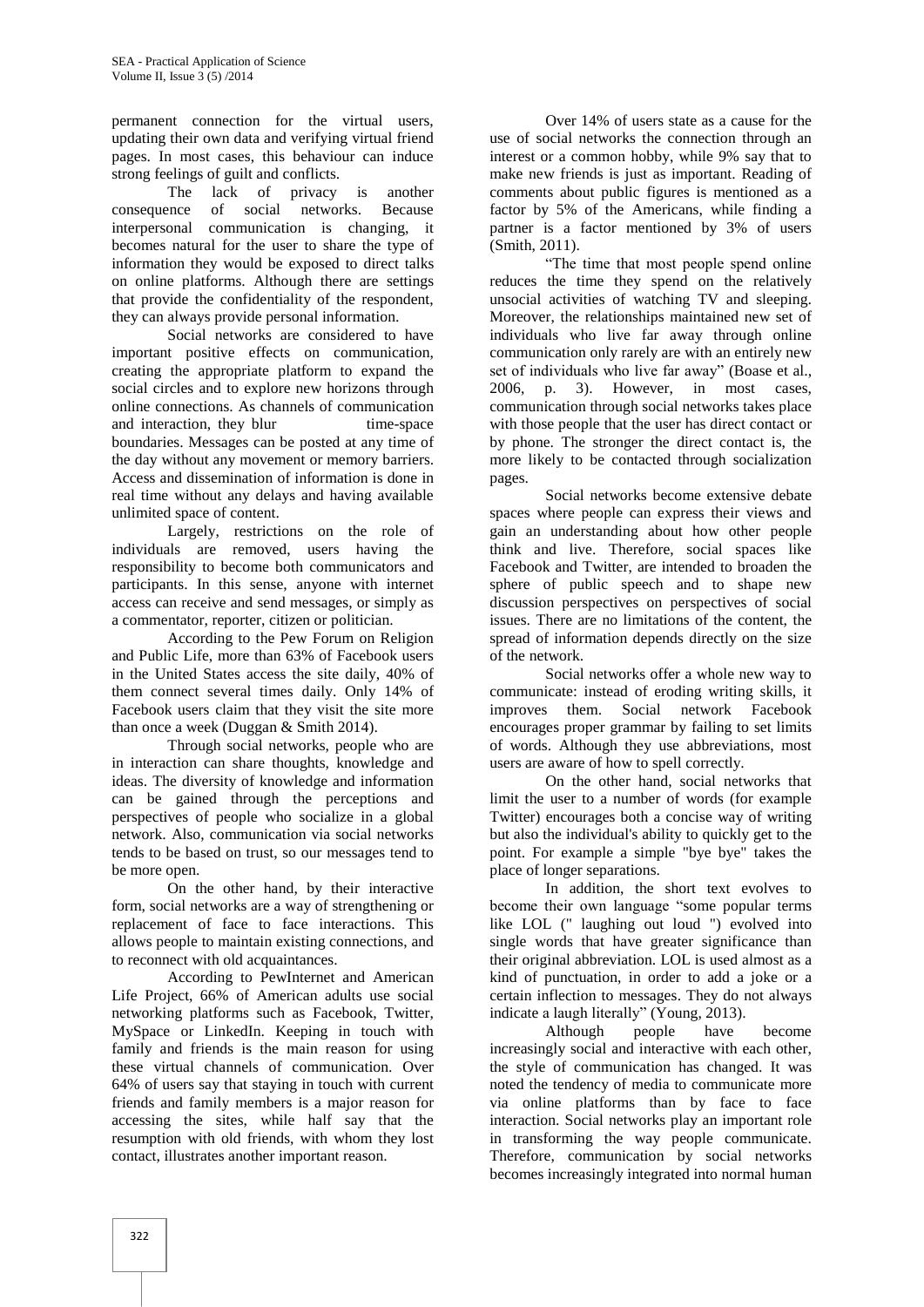experience with increasing human communication process and adaptation to new technological requirements.

#### **Notes:**

- [2] Boase, J., Horrigan, J.B., Wellman, B. & Rainie, L. (2006, January 26). *The Strength of Iies.* Retrieved from http://www.pewinternet.org/2006/01/25/the strength-of-internet-ties
- [3] Duggan, M., & Smith, A. (2014, January). *Social media Update 2013*. Retrieved from http://www.pewinternet.org/2013/12/30/social -media-update-2013
- [4] *Evidence Grows That Online Social Networks Have Insidious Negative Effects*. (2014, August 29). Retrieved from http://www.technologyreview.com
- [5] Hampton, K.N., Rainie, L., Lu, W., Dwyer, M., Shin, I., & Purcell, K. (2014, August 26). *Social Media and the Spiral of Silence.* Washington DC. Retrieved from http://www.pewinternet.org/2014/08/26/social -media-and-the-spiral-of-silence
- [6] Giddens, Anthony, (2010). *Socioligie* [Sociology]. Iaşi: Polirom Publishing
- [7] Goessl, L. (2010, September 21). *How does Social Networking Affect Socialization*. Retrieved from  $\sim$ http://www.sciences360.com/index.php/how does-social-networking-affect-socialization-2- 8428/
- [8] Smith, A. (2011, November 14). *Why Americans use social media*. Retrieved from http://www.pewinternet.org/files/old media//Files/Reports/2011/Why%20American s%20Use%20Social%20Media.pdf
- [9] Tardanico, S. (2012, October 4). *Is Social Media Sabotaging Real Communication?* Retrieved from  $\sim$ http://www.forbes.com/sites/susantardanico/2 012/04/30/is-social-media-sabotaging-real communication/
- [10] Keller, M. (2013, May/June). Social Media and Interpersonal Communication, *Social Work Today*, 13 No. 3. Retrieved from http://www.socialworktoday.com/archive/051 313p10.shtml
- [11] Vartanova, E. (2014). Constructing ourselves through constructing others. *Journal of Multicultural Discourses.* 9:2. 98-103. doi: 10.1080/17447143.2014.923434
- [12] Young, M. (2013, September 13). *The Effects of Social Media on How We Speak and Write*. Retrieved from http://www.socialmediatoday.com/content/eff ects-social-media-how-we-speak-and-write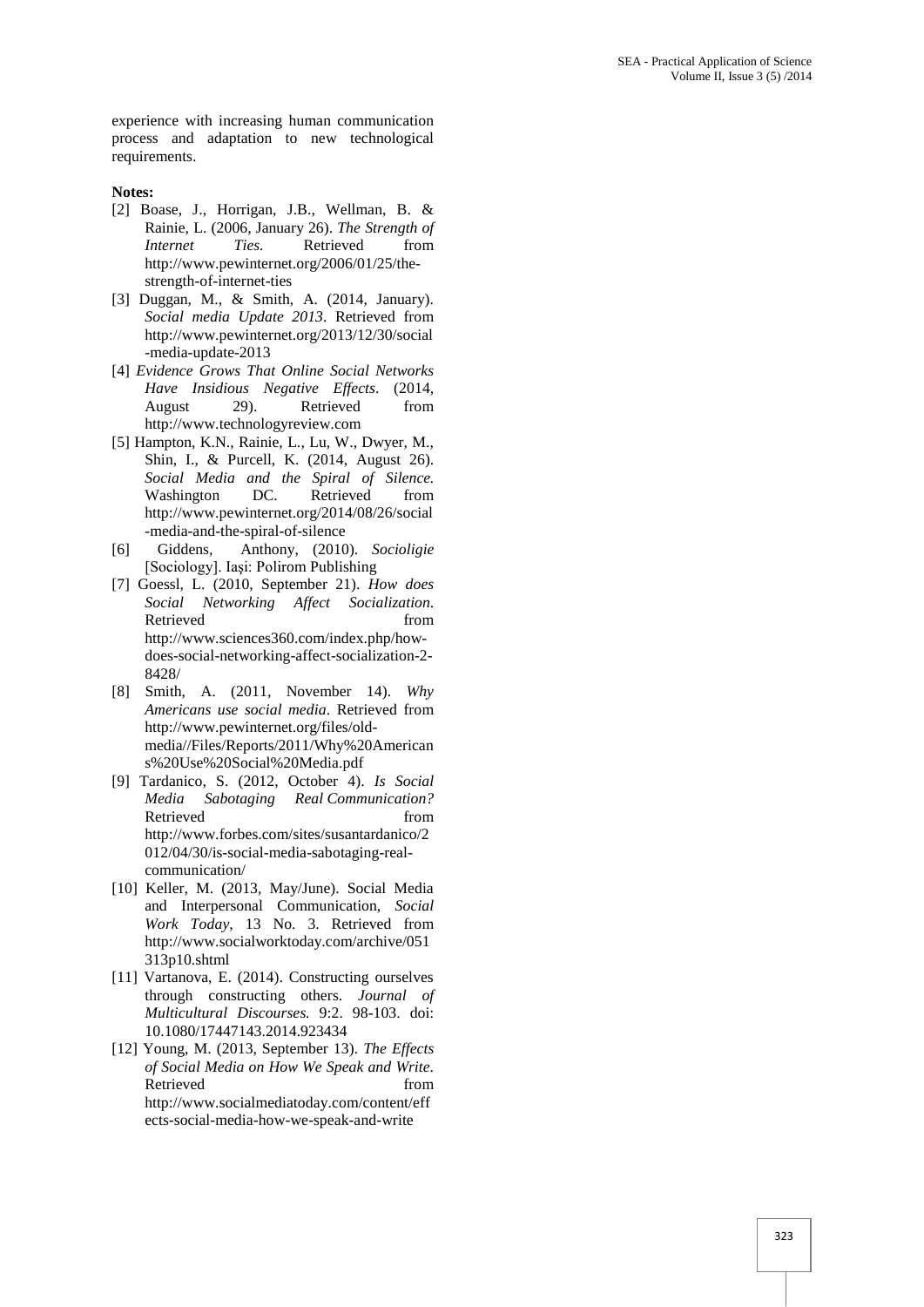#### *Appendices*

| Nr.crt. | <b>Social Networks</b> | Number of visitors per month |
|---------|------------------------|------------------------------|
| 1.      | Facebook               | 9000,000,000                 |
| 2.      | Twitter                | 310.000.000                  |
| 3.      | LinkedIn               | 255.000.000                  |
| 4.      | Pinterest              | 250.000.000                  |
| 5.      | Google Plus+           | 120.000.000                  |
| 6.      | Tumblr                 | 110.000.000                  |
| 7.      | Instagram              | 100.000.000                  |
| 8.      | VK.                    | 80.000.000                   |
| 9.      | Flickr                 | 65.000.000                   |
| 10.     | Vine                   | 42.000.000                   |
| 11.     | Meetup                 | 40.000.000                   |
| 12.     | Tagged                 | 38.000.000                   |
| 13.     | Ask.fm                 | 37.000.000                   |
| 14.     | MeetMe                 | 15.500.000                   |
| 15.     | ClassMates             | 1.000.000                    |

### Table No.1 *Top 15 Most Popular Social Networks*

Source: http://www.ebizmba.com/articles/social-networking-websites



*Figure No.1* Evolution of Internet use worldwide

Source: *ITU World Telecommunication / ICT Indicators database*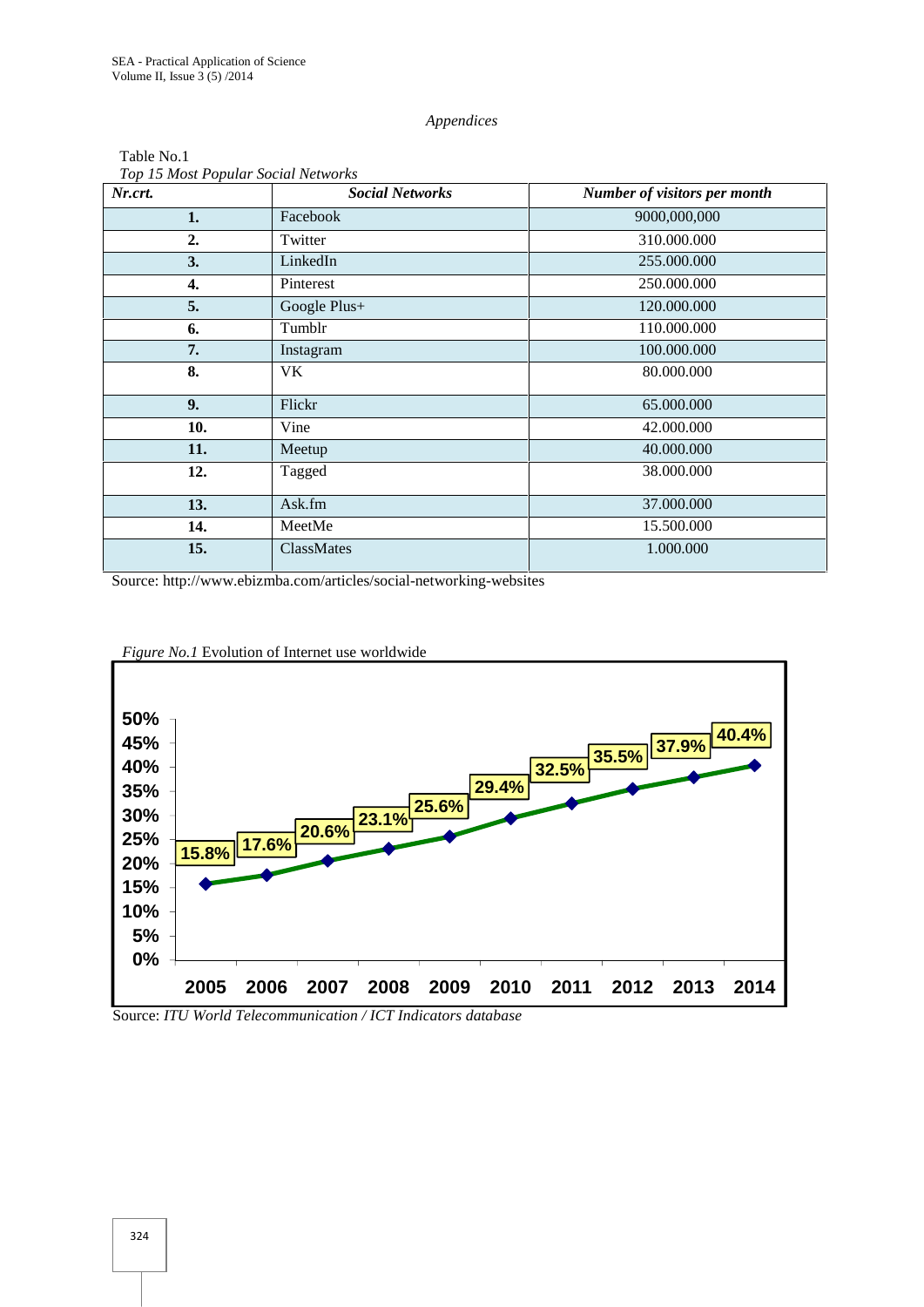

*Figure No.2* Internet use worldwide in developed countries and in the developing countries

Source: *ITU World Telecommunication / ICT Indicators database*

*Figure No.3* Distribution of Internet users in the world



Source: *The Statistics Portal, www.statista.com*